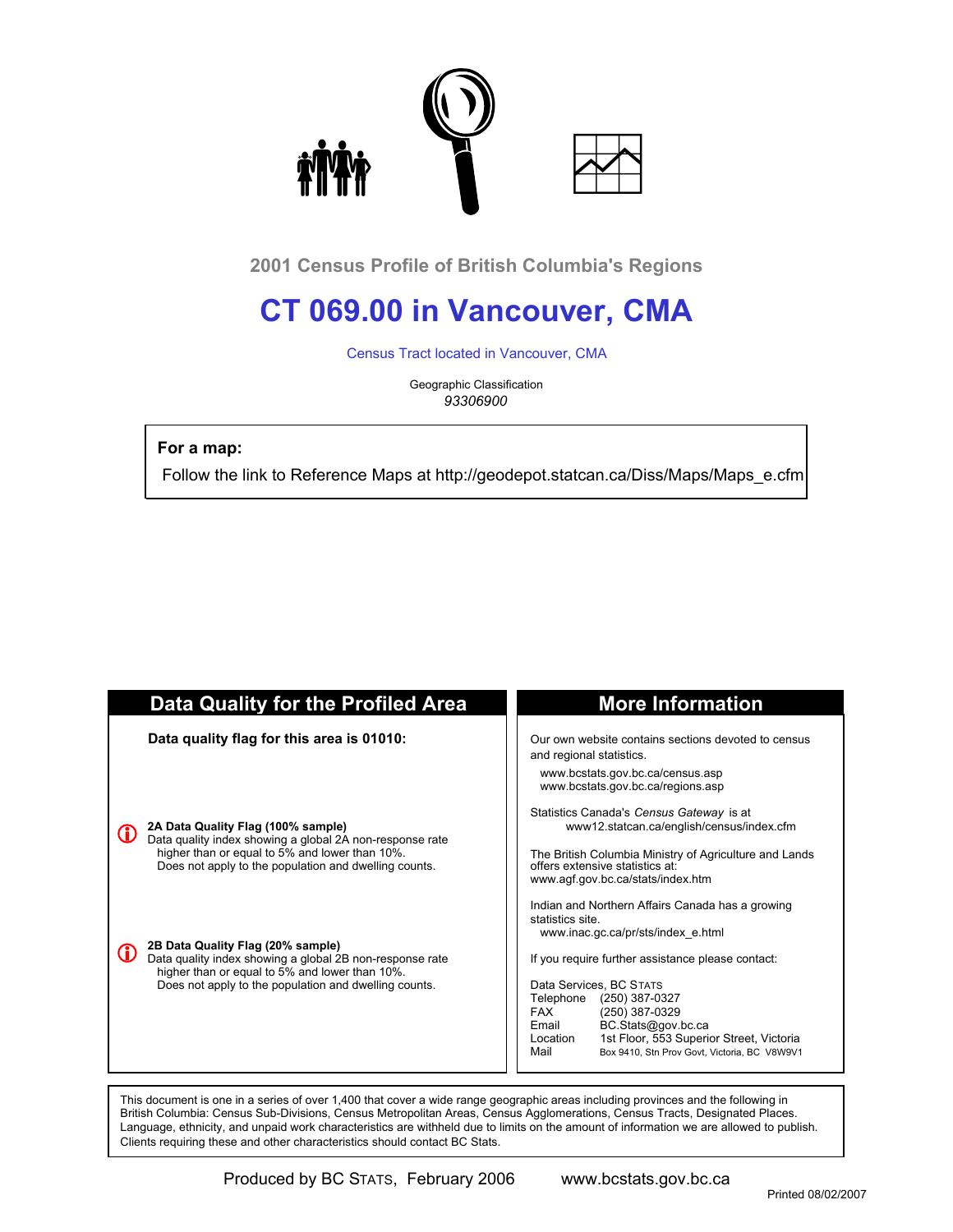# *Geo*

| Summary                                                                                                                                             |                                        |                                      |
|-----------------------------------------------------------------------------------------------------------------------------------------------------|----------------------------------------|--------------------------------------|
|                                                                                                                                                     | 069.00                                 | вc                                   |
| <b>Total population</b><br>(as of May 15, 2001)<br>Share of CMA                                                                                     | 7,816<br>0.4%                          | 3,907,738                            |
| 1996 Census Population<br>(as of May 14, 1996)<br>Percent change '96-2001                                                                           | 6,833<br>12.6%                         | 3,724,500<br>4.9%                    |
| Land area 2001                                                                                                                                      |                                        |                                      |
| km <sup>2</sup>                                                                                                                                     | 14.30                                  | 926.492                              |
|                                                                                                                                                     |                                        | 069.00                               |
| Top 3 industries<br><b>Experienced Labour Force</b><br><b>Educational services</b><br>Professional, sci. & tech sen<br>Health care & social assist. | Number<br>3,885<br>1,485<br>495<br>375 | Percent<br>100%<br>38%<br>13%<br>10% |
| Top 3 occupations<br><b>Experienced Labour Force</b><br>Teachers & professors<br>Professionals in sciences<br>Clerical                              | 3,890<br>1,025<br>410<br>220           | 100%<br>26%<br>11%<br>6%             |

|                               | 069.00 | вc        |
|-------------------------------|--------|-----------|
| Population 15+ years          | 6,510  | 3,201,665 |
| Single, never married         | 37%    | 32%       |
| Legally married               | 52%    | 51%       |
| Separated                     | 3%     | 3%        |
| Divorced                      | 5%     | 8%        |
| Widowed                       | 4%     | 6%        |
| Census Families by Structure  |        |           |
| Number, census families       | 1.815  | 1,086,030 |
|                               |        |           |
| <b>Hushand-wife families</b>  | 1.565  | 917.615   |
| Now-married couples           | 1.455  | 797.490   |
| Without child* at home        | 39%    | 44%       |
| With children* at home        | 61%    | 56%       |
| Common-law couples            | 110    | 120,125   |
| Without child* at home        | 59%    | 65%       |
| With children* at home        | 41%    | 35%       |
|                               |        |           |
| <b>Single-parent families</b> | 245    | 168,420   |
| Male parent                   | 10%    | 19%       |
| Female parent                 | 88%    | 81%       |

child\*/children\* - defined as sons and/or daughters at home

|                                                                                                    | $\sim$ $\sim$ $\sim$ |                    |
|----------------------------------------------------------------------------------------------------|----------------------|--------------------|
|                                                                                                    | 069.00               | вc                 |
| Average value of owner-occupied<br>private dwellings                                               | \$491,068            | \$230,645          |
| Occupied dwellings                                                                                 | 2,630                | 1,534,335          |
| Regular maintenance                                                                                | 75%                  | 68%                |
| Require minor repairs                                                                              | 15%                  | 24%                |
| Require major repairs                                                                              | 10%                  | 8%                 |
| Tenant households, non-farm, non-reserve,<br>private dwellings<br>Average gross rent               | 1.450<br>\$1,022     | 503,075<br>\$750   |
| Gross rent spending 30% or more of<br>hh income on shelter<br>Gross rent 30 to 99%                 | 770<br>515           | 221.790<br>177,070 |
| Owner households, non-farm, non-reserve,<br>private dwellings<br>Average owner's major<br>payments | 1.155<br>\$1,071     | 987,980<br>\$904   |
| Owners major payments spending<br>30% or more of hh income<br>on shelter<br>Payments 30 to 99%     | 300<br>215           | 204,170<br>174,090 |







|                                                                                                    | 069.00           | <b>BC</b>          |                                           |                                          |    | 069.00                                                                        |           | <b>BC</b> |               |                                              |               |              |              | 069.00        |               | BC               |
|----------------------------------------------------------------------------------------------------|------------------|--------------------|-------------------------------------------|------------------------------------------|----|-------------------------------------------------------------------------------|-----------|-----------|---------------|----------------------------------------------|---------------|--------------|--------------|---------------|---------------|------------------|
| Average value of owner-occupied<br>private dwellings                                               | \$491,068        | \$230,645          | dwellings                                 | Occupied private<br>Ave. number of rooms |    | 2,630<br>5.2                                                                  | 1,534,335 | 6.2       |               | Occupied private<br>dwellings<br>Owned       |               |              |              | 2,630<br>44%  |               | 1,534,335<br>66% |
| Occupied dwellings                                                                                 | 2,630            | 1,534,335          |                                           | Ave. number of bedrooms                  |    | 2.1                                                                           |           | 2.6       |               | Rented                                       |               |              |              | 56%           |               | 33%              |
| Regular maintenance                                                                                | 75%              | 68%                |                                           | Persons in priv households               |    | 6,525                                                                         | 3,858,735 |           |               | Band housing                                 |               |              |              | 0%            |               | 0%               |
| Require minor repairs                                                                              | 15%              | 24%                |                                           | Ave. # persons/household                 |    | 2.5                                                                           |           | 2.5       |               |                                              |               |              |              |               |               |                  |
| Require major repairs                                                                              | 10%              | 8%                 |                                           | % Distrib., Dwellings by Structural Type |    |                                                                               |           |           |               | Period of Construction, percent distribution |               |              |              |               |               |                  |
| Tenant households, non-farm, non-reserve,<br>private dwellings<br>Average gross rent               | 1.450<br>\$1,022 | 503,075<br>\$750   | B <sub>0</sub>                            | $\Box$ Local<br>Single-detached          | 10 | 20<br>30                                                                      | 50<br>40  | 60        | 30            |                                              |               | $\Box$ BC    |              |               | $\Box 069.00$ |                  |
| Gross rent spending 30% or more of<br>hh income on shelter<br>Gross rent 30 to 99%                 | 770<br>515       | 221,790<br>177,070 |                                           | Semi-detached<br>Row house               |    |                                                                               |           |           | 25<br>20      |                                              |               |              |              |               |               |                  |
| Owner households, non-farm, non-reserve,<br>private dwellings<br>Average owner's major<br>payments | 1,155<br>\$1,071 | 987,980<br>\$904   |                                           | Apart. Duplex<br>Apart. 5+ storey        |    |                                                                               |           |           | 15<br>10<br>5 |                                              |               |              |              |               |               |                  |
| Owners major payments spending<br>30% or more of hh income<br>on shelter<br>Payments 30 to 99%     | 300<br>215       | 204,170<br>174,090 | Other single attach.<br>Moveable dwelling | Apart. <5 storey                         |    |                                                                               |           |           | $\Omega$      | before<br>1946                               | 1946-<br>1960 | 1961<br>1970 | 1971<br>1980 | 1980-<br>1990 | 1991-<br>1995 | 1996<br>2001     |
| Data presented in this report are subject to suppression and random rounding in order              |                  |                    |                                           |                                          |    | The census is a rich source of demographic data for even small communities at |           |           |               |                                              |               |              |              |               |               |                  |

Data presented in this report are subject to suppression and random rounding in order The census is a rich source of demographic data for even small communities, at to preserve the confidentiality of respondents to the cen to preserve the confidentiality of respondents to the census. The effect is significant five year intervals. The information presented here is drawn from a large dataset is the confident is drawn from a large dataset. Char in areas with little population or where a particular category drew few responses.



1996- 2001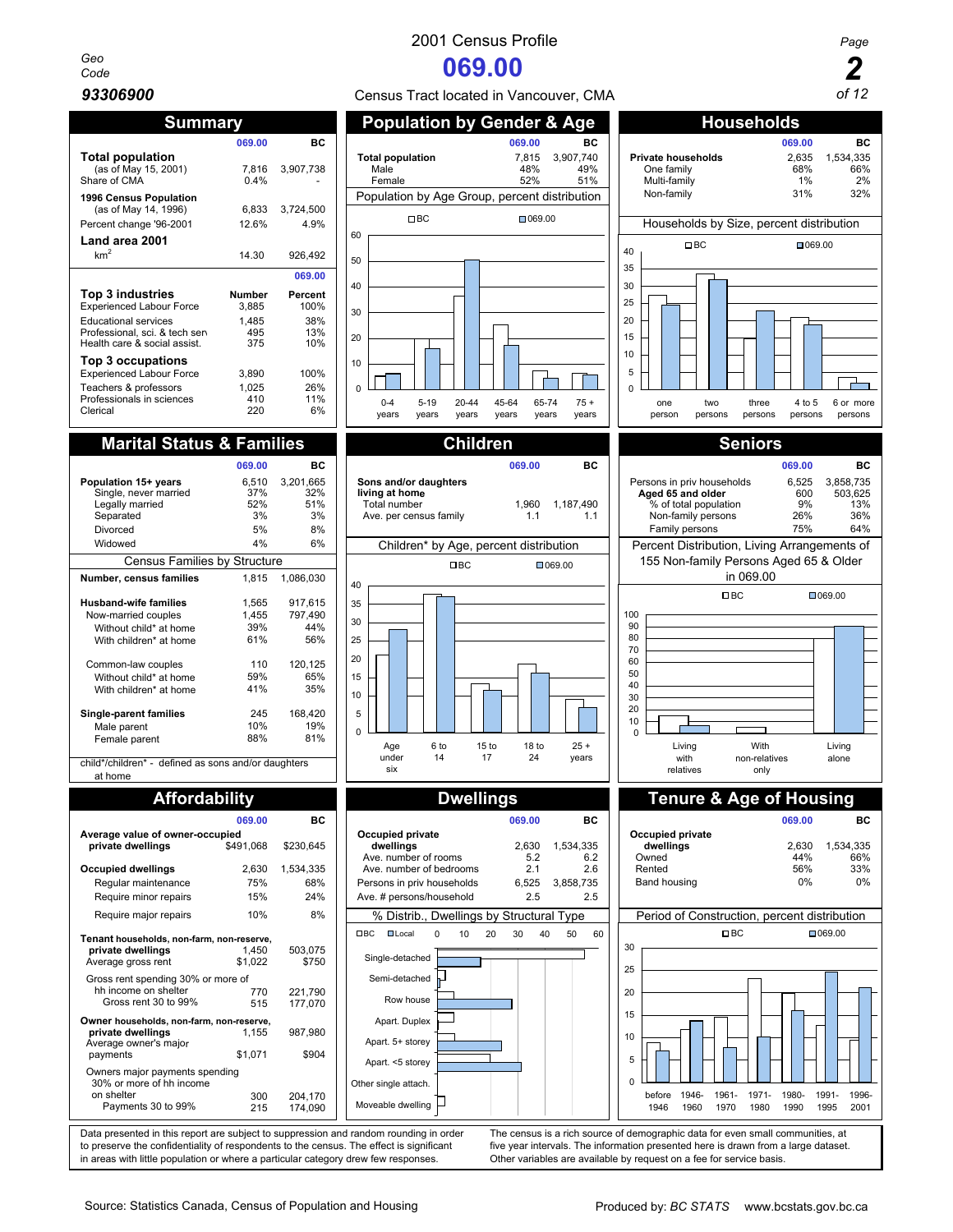*Geo*

Not in labour force

> Male 15+

Male 15-24

Chinese English Korean Canadian East Indian Iranian Japanese German **Scottish** Dutch Irish Jewish N.A. Indian Russian

# Multiple Aboriginal response  $0$  1,170 Other Aboriginal response  $0$  5,490 **Aboriginal ethnic origin Single response** 55 87,355 North American Indian 100% 90% Metis 0% 10% Inuit 0% 0% **Multiple response** 145 134,980<br>North American Indian 83% 71% North American Indian 83% 71% Metis 7% 28% Inuit 10% 1% 1996 & 2001 Census had question on Aboriginal identitly. Origin data is more comparable with previous census





in areas with little population or where a particular category drew few responses.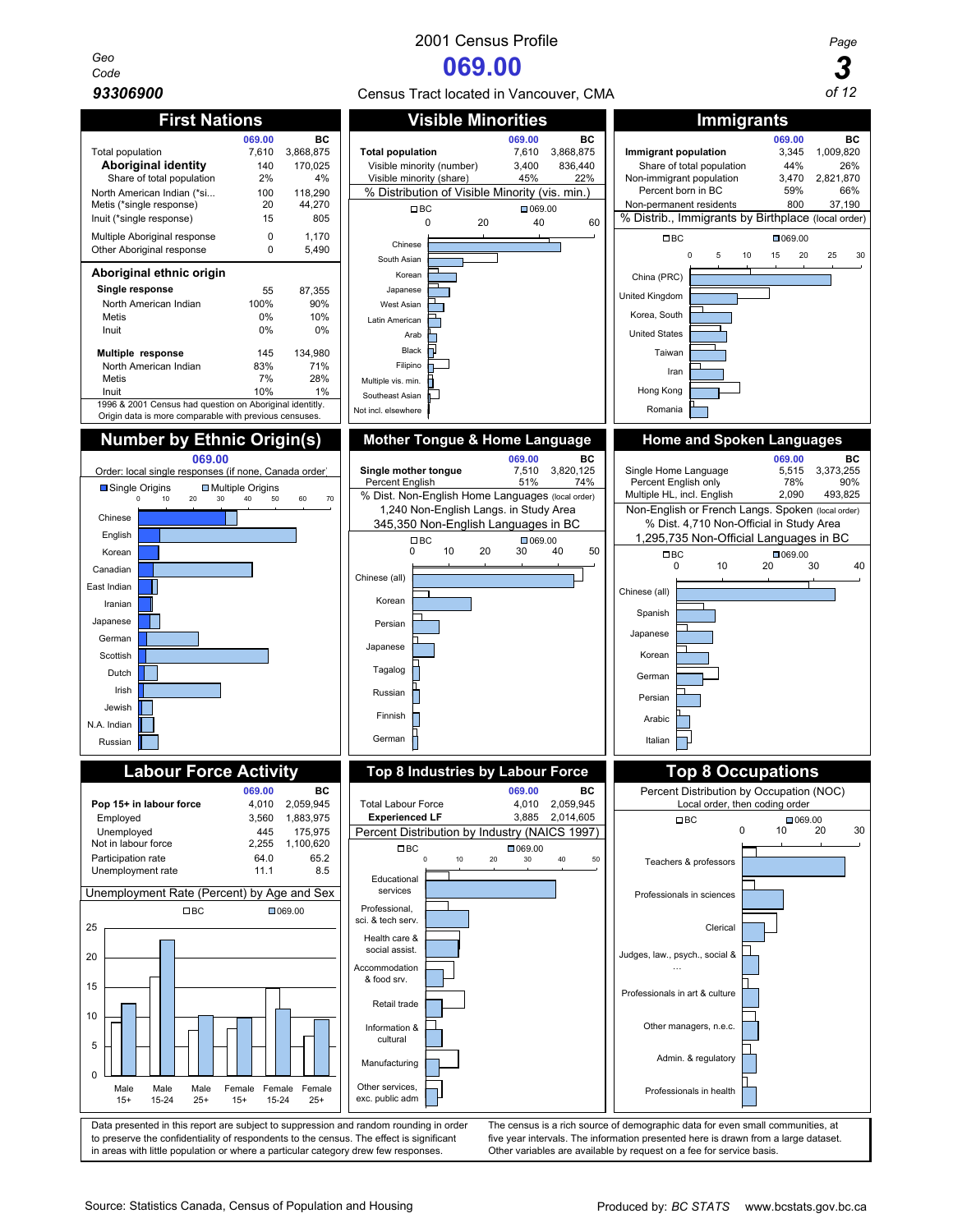*Geo Code* **069.00** *4*



Data presented in this report are subject to suppression and random rounding in order The census is a rich source of demographic data for even small communities, at to preserve the confidentiality of respondents to the census. The effect is significant five year intervals. The information presented here is drawn from a large dataset.<br>in areas with little population or where a particul in areas with little population or where a particular category drew few responses.

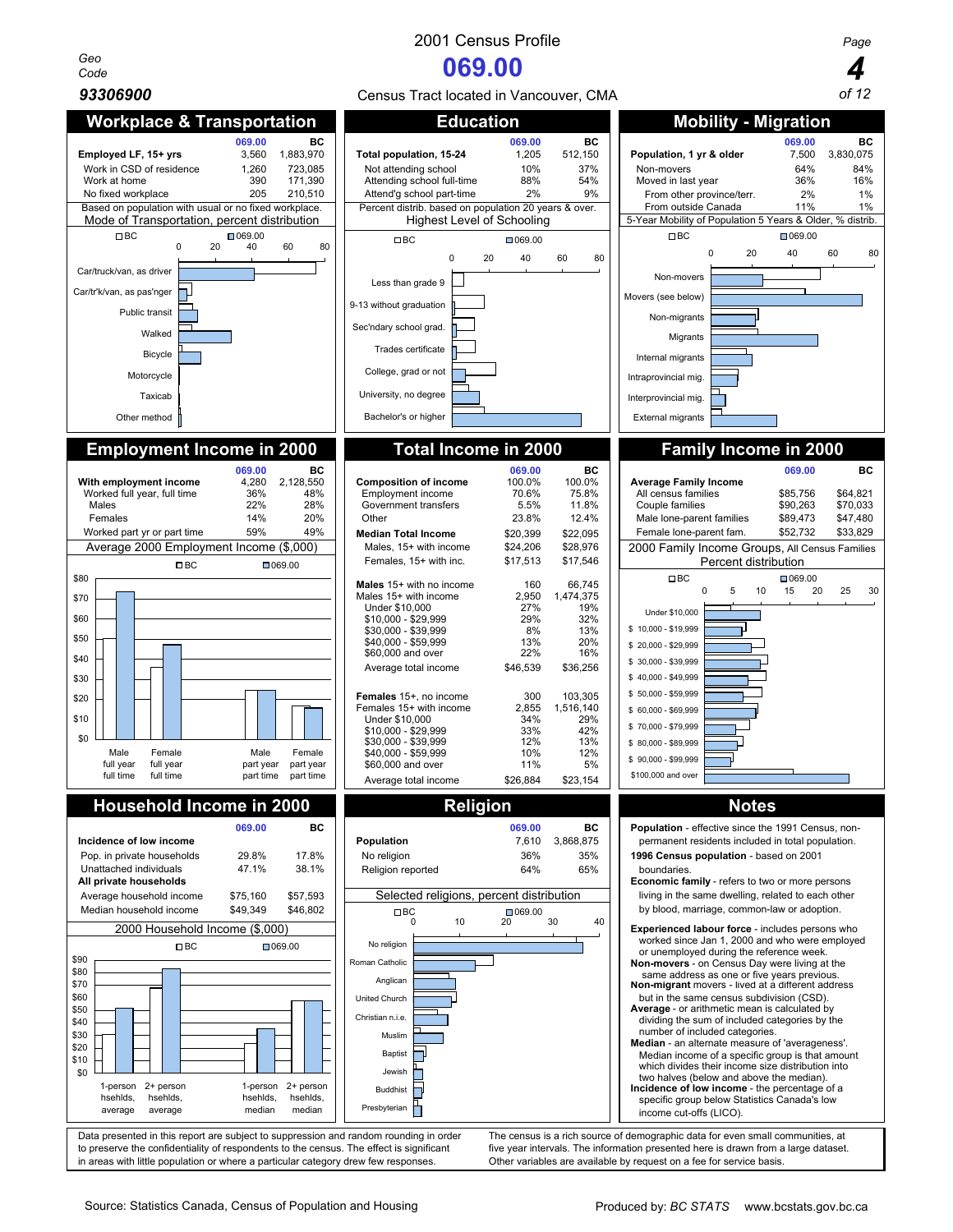# **2001 Census Profile** *Page*

**069.00 5**<br> **bcated in Vancouver, CMA 6f 12** Census Tract located in Vancouver, CMA

| Population, 1996 - 100% Data                                                       | 6,833                  |                      | n.i.e. - not included elsewhere   |                |                                              |                      |
|------------------------------------------------------------------------------------|------------------------|----------------------|-----------------------------------|----------------|----------------------------------------------|----------------------|
| <b>Population, 2001 - 100% Data</b>                                                | 7,816                  |                      | n.e.c. - not elsewhere classified |                |                                              |                      |
| Population percentage change, 1996-2001                                            | 12.6                   |                      |                                   |                | usual place of work - excludes works at home |                      |
| Land area in square kilometres, 2001                                               | 14.30                  |                      |                                   |                |                                              |                      |
| Total population by sex and age groups                                             | <b>Both Sexes</b>      |                      | Male                              |                | Female                                       |                      |
| Total<br>$0 - 4$                                                                   | 485                    | 7,815 100.0%<br>6.2% | 3,780<br>235                      | 100.0%<br>6.2% | 250                                          | 4,035 100.0%<br>6.2% |
| $5-9$                                                                              | 425                    | 5.4%                 | 210                               | 5.6%           | 215                                          | 5.3%                 |
| $10 - 14$                                                                          | 405                    | 5.2%                 | 225                               | 6.0%           | 180                                          | 4.5%                 |
| 15                                                                                 | 70                     | 0.9%                 | 40                                | 1.1%           | 30                                           | 0.7%                 |
| 16                                                                                 | 70                     | 0.9%                 | 30                                | 0.8%           | 40                                           | 1.0%                 |
| 17                                                                                 | 70                     | 0.9%                 | 40                                | 1.1%           | 30                                           | 0.7%                 |
| 18<br>19                                                                           | 80<br>125              | 1.0%<br>1.6%         | 45<br>50                          | 1.2%<br>1.3%   | 35<br>75                                     | 0.9%<br>1.9%         |
| 15-19                                                                              | 420                    | 5.4%                 | 205                               | 5.4%           | 215                                          | 5.3%                 |
| $20 - 24$                                                                          | 870                    | 11.1%                | 440                               | 11.6%          | 430                                          | 10.7%                |
| 25-29                                                                              | 860                    | 11.0%                | 405                               | 10.7%          | 455                                          | 11.3%                |
| 30-34                                                                              | 915                    | 11.7%                | 455                               | 12.0%          | 460                                          | 11.4%                |
| 35-39<br>$40 - 44$                                                                 | 770<br>530             | 9.9%<br>6.8%         | 370                               | 9.8%           | 400                                          | 9.9%                 |
| 45-49                                                                              | 430                    | 5.5%                 | 255<br>210                        | 6.7%<br>5.6%   | 275<br>220                                   | 6.8%<br>5.5%         |
| 50-54                                                                              | 405                    | 5.2%                 | 190                               | 5.0%           | 215                                          | 5.3%                 |
| 55-59                                                                              | 285                    | 3.6%                 | 135                               | 3.6%           | 150                                          | 3.7%                 |
| 60-64                                                                              | 220                    | 2.8%                 | 110                               | 2.9%           | 110                                          | 2.7%                 |
| 65-69                                                                              | 175                    | 2.2%                 | 90                                | 2.4%           | 85                                           | 2.1%                 |
| 70-74<br>75-79                                                                     | 170<br>140             | 2.2%<br>1.8%         | 85<br>55                          | 2.2%<br>1.5%   | 85<br>85                                     | 2.1%<br>2.1%         |
| 80-84                                                                              | 130                    | 1.7%                 | 55                                | 1.5%           | 75                                           | 1.9%                 |
| $85+$                                                                              | 180                    | 2.3%                 | 50                                | 1.3%           | 130                                          | 3.2%                 |
|                                                                                    |                        |                      |                                   |                |                                              |                      |
| Total population 15+ by legal marital status<br>Total population 15 years and over | 6,510                  | 100.0%               |                                   |                |                                              |                      |
| Never legally married (single)                                                     | 2,380                  | 36.6%                |                                   |                |                                              |                      |
| Legally married (and not separated)                                                | 3,375                  | 51.8%                |                                   |                |                                              |                      |
| Separated, but still legally married                                               | 170                    | 2.6%                 |                                   |                |                                              |                      |
| Divorced                                                                           | 310                    | 4.8%                 |                                   |                |                                              |                      |
| Widowed                                                                            | 280                    | 4.3%                 |                                   |                |                                              |                      |
| Total population 15+ by common-law status                                          |                        |                      |                                   |                |                                              |                      |
| Total population 15 years and over<br>Not in a common-law relationship             | 6,510<br>6,235         | 100.0%<br>95.8%      |                                   |                |                                              |                      |
| In a common-law relationship                                                       | 275                    | 4.2%                 |                                   |                |                                              |                      |
|                                                                                    |                        |                      |                                   |                |                                              |                      |
| Total couple families by family structure<br>Total                                 | <b>Couple families</b> | 1,565 100.0%         | <b>Married couples</b>            | 1,455 100.0%   | Common-law couples                           | 110 100.0%           |
| Without children at home                                                           | 635                    | 40.6%                | 570                               | 39.2%          | 65                                           | 59.1%                |
| With children at home                                                              | 930                    | 59.4%                | 885                               | 60.8%          | 45                                           | 40.9%                |
| 1 child                                                                            | 465                    | 29.7%                | 430                               | 29.6%          | 35                                           | 31.8%                |
| 2 children<br>3 or more children                                                   | 325<br>155             | 20.8%<br>9.9%        | 315<br>145                        | 21.6%<br>10.0% | 10<br>10                                     | 9.1%<br>9.1%         |
|                                                                                    |                        |                      |                                   |                |                                              |                      |
| Total lone-parent families by sex of parent<br>Total                               | All lone-parents       | 245 100.0%           | <b>Male parent</b>                | 25 100.0%      | <b>Female parent</b>                         | 215 100.0%           |
| 1 child                                                                            | 145                    | 59.2%                | 15                                | 60.0%          | 130                                          | 60.5%                |
| 2 children                                                                         | 90                     | 36.7%                | 10                                | 40.0%          | 80                                           | 37.2%                |
| 3 or more children                                                                 | 20                     | 8.2%                 | 10                                | 40.0%          | 10                                           | 4.7%                 |
| Total number of children at home                                                   | 1,960                  | 1                    |                                   |                |                                              |                      |
| Under 6 years of age                                                               | 550                    | 0.2806               |                                   |                |                                              |                      |
| 6-14 years                                                                         | 725                    | 0.3699               |                                   |                |                                              |                      |
| 15-17 years                                                                        | 225                    | 0.1148               |                                   |                |                                              |                      |
| 18-24 years<br>25 years and over                                                   | 320<br>135             | 0.1633<br>0.0689     |                                   |                |                                              |                      |
| Average number of children at home per census family                               | 1.1                    |                      |                                   |                |                                              |                      |
| Persons in private households                                                      | <b>Total persons</b>   |                      | Persons 65 yrs & over             |                |                                              |                      |
| Total number of persons in private households                                      |                        | 6,525 100.0%         |                                   | 600 100.0%     |                                              |                      |
| Number of non-family persons                                                       | 1,180                  | 18.1%                | 155                               | 25.8%          |                                              |                      |
| Living with relatives                                                              | 105                    | 1.6%                 | 10                                | 1.7%           |                                              |                      |
| Living with non-relatives only                                                     | 430                    | 6.6%                 | $\sim$ $-$                        | 0.0%           |                                              |                      |
| Living alone<br>Number of family persons                                           | 650                    | 10.0%<br>81.9%       | 140<br>450                        | 23.3%<br>75.0% |                                              |                      |
| Average number of persons per census family                                        | 5,345<br>2.9           |                      |                                   |                |                                              |                      |
|                                                                                    |                        |                      |                                   |                |                                              |                      |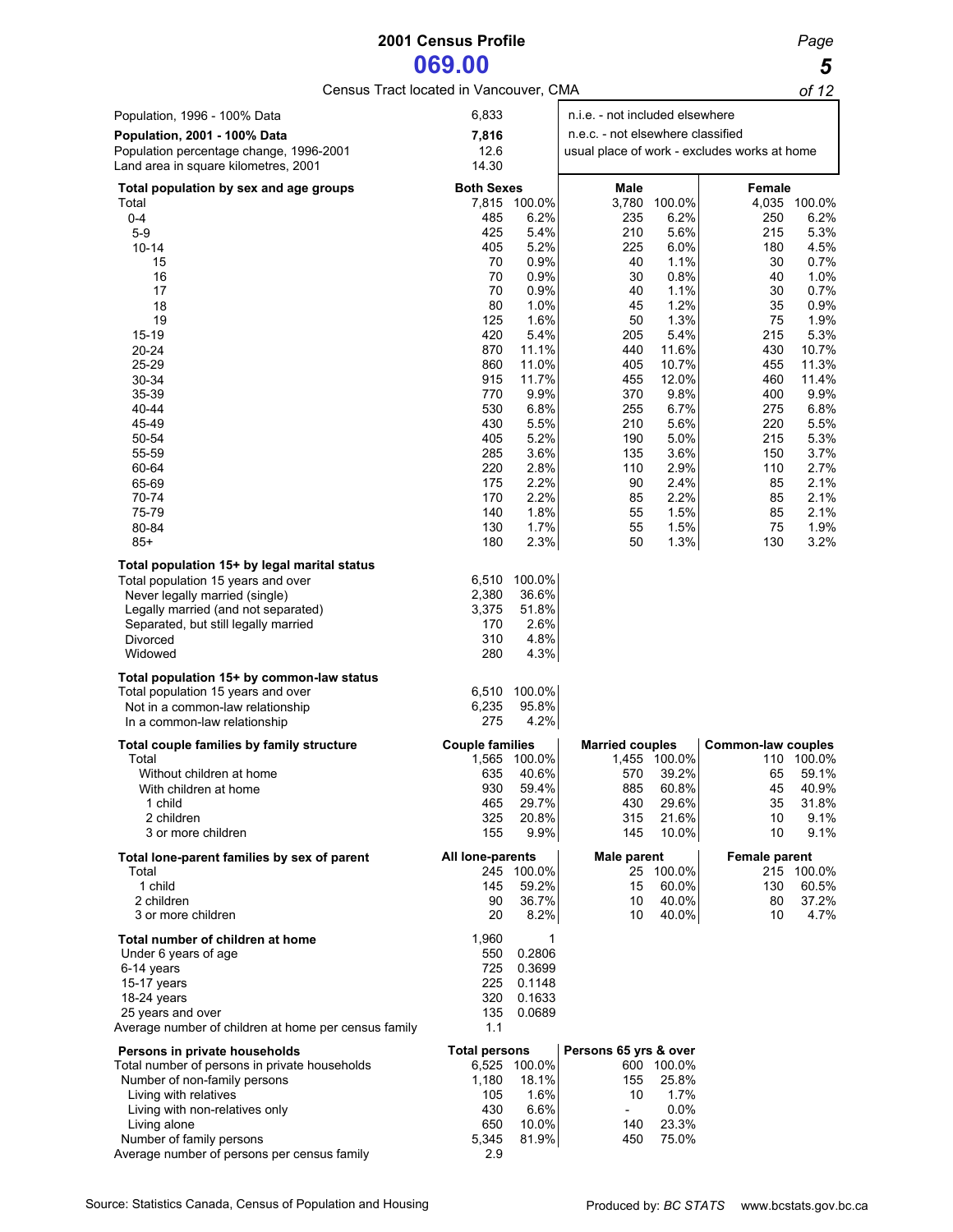Census Tract located in Vancouver, CMA *of 12*

| <b>Private households</b><br>Total number of private households by household size<br>1 person<br>2 persons<br>3 persons<br>4-5 persons<br>6 or more persons<br>Number of persons in private households                                                                                                                                                        | 2,635<br>645<br>840<br>600<br>495<br>50<br>6,525                                                          | 100.0%<br>24.5%<br>31.9%<br>22.8%<br>18.8%<br>1.9%                                   |                          |
|---------------------------------------------------------------------------------------------------------------------------------------------------------------------------------------------------------------------------------------------------------------------------------------------------------------------------------------------------------------|-----------------------------------------------------------------------------------------------------------|--------------------------------------------------------------------------------------|--------------------------|
| Average number of persons in private households<br>Total number of private households by household type<br>One-family households<br>Multiple-family households<br>Non-family households                                                                                                                                                                       | 2.5<br>2,635<br>1,790<br>15<br>830                                                                        | 100.0%<br>67.9%<br>0.6%<br>31.5%                                                     |                          |
| Tenant households in non-farm, non-reserve<br>private dwellings<br>Average gross rent \$<br>Spending 30% or more of hh income on gross rent<br>Spend. 30% to 99% of hh income on gross rent<br>Owner hhs in non-farm, non-reserve private<br>dwellings                                                                                                        | \$<br>1,450<br>1,022<br>770<br>515<br>1,155                                                               | 100.0%<br>53.1%<br>35.5%<br>100.0%                                                   |                          |
| Average owner's major payments \$<br>Spend. 30% + of hh income on owner's major pmts.                                                                                                                                                                                                                                                                         | \$<br>1,071<br>300<br>215                                                                                 | 26.0%                                                                                |                          |
| Spend. 30% to 99% of hh inc. on owner's mj. pmts.                                                                                                                                                                                                                                                                                                             | \$                                                                                                        | 18.6%                                                                                |                          |
| Average value of owner-occupied dwelling \$<br>Total number of occupied private dwellings                                                                                                                                                                                                                                                                     | 491,068<br>2,630                                                                                          | 100.0%                                                                               |                          |
| Average number of rooms per dwelling<br>Average number of bedrooms per dwelling<br>Owned<br>Rented<br>Band housing                                                                                                                                                                                                                                            | 5.2<br>2.1<br>1,150<br>1,480                                                                              | 43.7%<br>56.3%<br>0.0%                                                               |                          |
| Requiring regular maintenance only<br>Requiring minor repairs<br>Requiring major repairs<br>Period of construction, before 1946<br>Period of construction, 1946-1960<br>Period of construction, 1961-1970<br>Period of construction, 1971-1980<br>Period of construction, 1981-1990<br>Period of construction, 1991-1995<br>Period of construction, 1996-2001 | 1,975<br>390<br>265<br>185<br>360<br>205<br>265<br>420<br>645<br>555                                      | 75.1%<br>14.8%<br>10.1%<br>7.0%<br>13.7%<br>7.8%<br>10.1%<br>16.0%<br>24.5%<br>21.1% |                          |
| Total number of occ. priv. dwellings by structural type<br>Single-detached house<br>Semi-detached house<br>Row house<br>Apartment, detached duplex<br>Apartment, building that has five or more storeys<br>Apartment, building that has fewer than five storeys<br>Other single-attached house<br>Movable dwelling                                            | 2,630<br>425<br>25<br>730<br>10<br>630<br>820<br>$\overline{\phantom{a}}$<br>$\qquad \qquad \blacksquare$ | 100.0%<br>16.2%<br>1.0%<br>27.8%<br>0.4%<br>24.0%<br>31.2%<br>$0.0\%$<br>$0.0\%$     |                          |
| <b>Total population by citizenship</b><br>Canadian citizenship<br>Citizenship other than Canadian<br>Total population by immigrant status and place of birth<br>Non-immigrant population<br>Born in province of residence<br>Born outside province of residence                                                                                               | 7,610<br>5,140<br>2.475<br>7,615<br>3,470<br>2,055<br>1,415                                               | 100.0%<br>67.5%<br>32.5%<br>100.0%<br>45.6%<br>27.0%<br>18.6%                        | 100.0%<br>59.2%<br>40.8% |
| Total immig. population by period of immigration<br>Before 1961<br>1961-1970<br>1971-1980<br>1981-1990<br>1991-1995<br>1996-2001                                                                                                                                                                                                                              | 3,345<br>185<br>175<br>385<br>390<br>450<br>1,760                                                         | 100.0%<br>5.5%<br>5.2%<br>11.5%<br>11.7%<br>13.5%<br>52.6%                           |                          |
| Total immigrant population by age at immigration<br>0-4 years<br>5-19 years<br>20 years and over                                                                                                                                                                                                                                                              | 3,345<br>335<br>885<br>2,125                                                                              | 100.0%<br>10.0%<br>26.5%<br>63.5%                                                    |                          |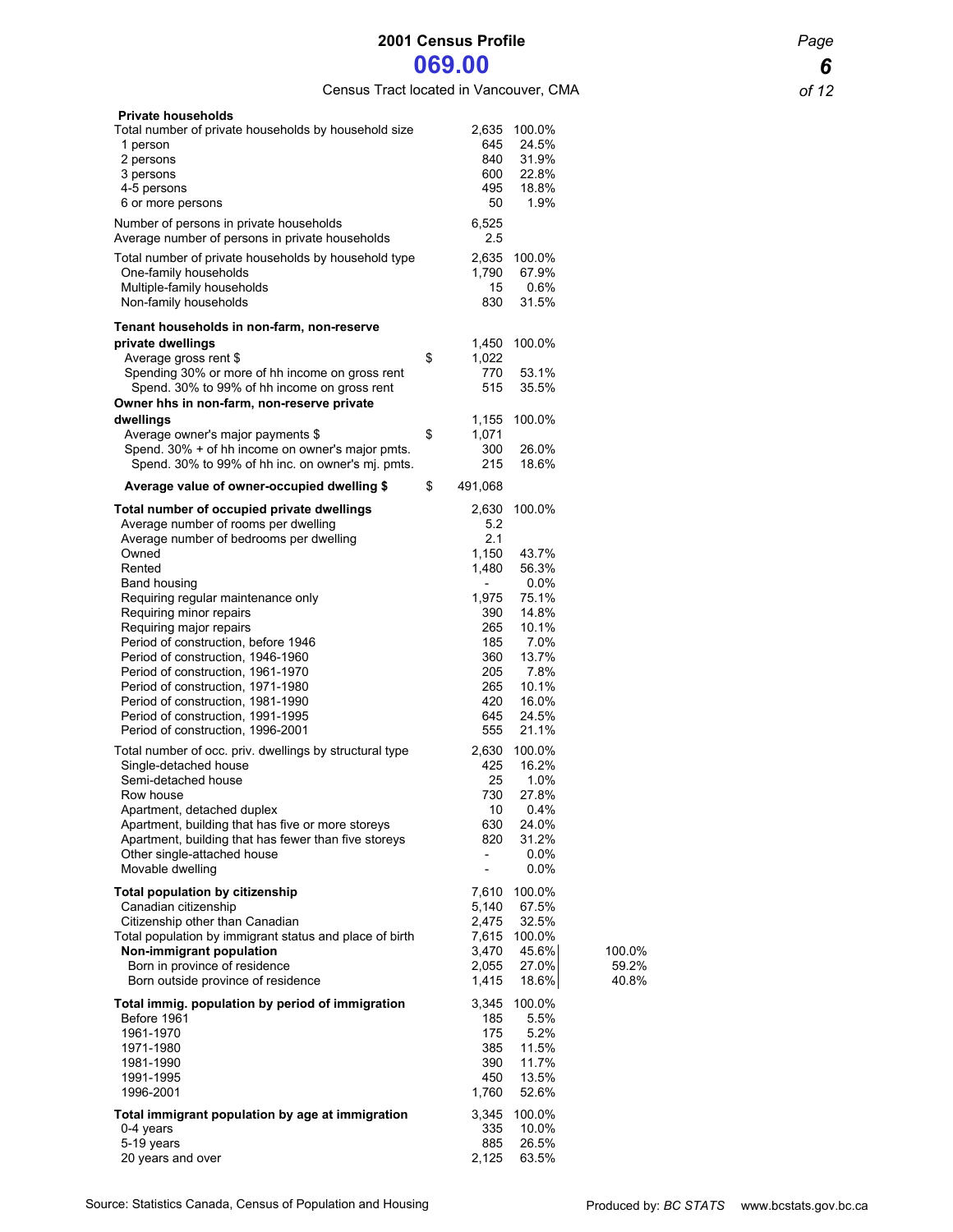Census Tract located in Vancouver, CMA *of 12*

| Visible minorities (excludes Aboriginal, local order)        |              |       | Aboriginal identity and origin                           |                          |        |  |  |
|--------------------------------------------------------------|--------------|-------|----------------------------------------------------------|--------------------------|--------|--|--|
| <b>Total origins</b>                                         | 3,400 100.0% |       | Total population                                         | 7,610                    | 100.0% |  |  |
| Chinese                                                      | 1,630        | 47.9% | <b>Total identifying as Aboriginal</b>                   | 140                      | 1.8%   |  |  |
| South Asian                                                  | 435          | 12.8% | North American Indian single resp.                       | 100                      | 1.3%   |  |  |
| Korean                                                       | 355          | 10.4% | Metis single response                                    | 20                       | 0.3%   |  |  |
| Japanese                                                     | 265          | 7.8%  | Inuit single response                                    | 15                       | 0.2%   |  |  |
| West Asian                                                   | 195          | 5.7%  | Multiple Aboriginal responses                            |                          | 0.0%   |  |  |
| Latin American                                               | 155          | 4.6%  | Aboriginal resp's. not incl. elsewhere                   | $\blacksquare$           | 0.0%   |  |  |
| Arab                                                         | 110          | 3.2%  | Total non-Aboriginal population                          | 7,475                    | 98.2%  |  |  |
| <b>Black</b>                                                 | 70           |       | 2.1% Total population                                    | 7,610                    | 100.0% |  |  |
| Filipino                                                     | 70           | 2.1%  | <b>Total Aboriginal ethnic origin</b>                    | 190                      | 2.5%   |  |  |
| Multiple vis. min.                                           | 65           | 1.9%  | North American Indian single origin                      | 55                       | 0.7%   |  |  |
| Southeast Asian                                              | 25           | 0.7%  | N.A. Indian & non-Aboriginal origins                     | 115                      | 1.5%   |  |  |
| Not incl. elsewhere                                          | 10           | 0.3%  | Metis single origin                                      |                          | 0.0%   |  |  |
| <b>All others</b>                                            | 4,210        |       | Metis and non-Aboriginal origins                         | $\overline{\phantom{a}}$ | 0.0%   |  |  |
|                                                              |              |       | Inuit single origin                                      |                          | 0.0%   |  |  |
|                                                              |              |       | Inuit and non-Aboriginal origins                         | 15                       | 0.2%   |  |  |
|                                                              |              |       | Other Aboriginal multiple origins                        |                          | 0.0%   |  |  |
|                                                              |              |       | Total non-Aboriginal population                          | 7,420                    | 97.5%  |  |  |
|                                                              |              |       | <b>Migration and mobility</b>                            |                          |        |  |  |
| Total population 1 year & over by mobility status 1 year ago |              |       | Total pop. 5 years & over by mobility status 5 years ago |                          |        |  |  |
| Total population 1 year and over                             |              |       | 7,500 100.0% Total population 5 years and over           | 7,095                    | 100.0% |  |  |
| Non-movers                                                   | 4,810        | 64.1% | Non-movers                                               | 1,820                    | 25.7%  |  |  |
| <b>Movers</b>                                                | 2.700        | 36.0% | <b>Movers</b>                                            | 5.280                    | 74.4%  |  |  |
| Non-migrants                                                 | 1,345        | 17.9% | Non-migrants                                             | 1,550                    | 21.8%  |  |  |
| Migrants                                                     | 1,345        | 17.9% | Migrants                                                 | 3,725                    | 52.5%  |  |  |
| Internal migrants                                            | 540          | 7.2%  | Internal migrants                                        | 1,430                    | 20.2%  |  |  |
| Intraprovincial migrants                                     | 400          | 5.3%  | Intraprovincial migrants                                 | 915                      | 12.9%  |  |  |
| Interprovincial migrants                                     | 145          | 1.9%  | Interprovincial migrants                                 | 510                      | 7.2%   |  |  |
| <b>External migrants</b>                                     | 805          | 10.7% | <b>External migrants</b>                                 | 2,295                    | 32.3%  |  |  |

### **Education**

| Total population 15 to 24 years            | 1,205                    |       | 100.0% Total population 20 years and over            | 5,845 | 100.0%       |
|--------------------------------------------|--------------------------|-------|------------------------------------------------------|-------|--------------|
| Not attending school                       | 120                      | 10.0% | Less than grade 9                                    | 15    | 0.3%         |
| Attending school full time                 | 1,060                    | 88.0% | Grades 9 to 13                                       | 270   | 4.6%         |
| Attending school part time                 | 30                       | 2.5%  | Without high school grad. certificate                | 100   | 1.7%         |
|                                            |                          |       | With high school grad. certificate                   | 160   | 2.7%         |
|                                            |                          |       | Trades certificate or diploma                        | 145   | 2.5%         |
|                                            |                          |       | College                                              | 425   | 7.3%         |
|                                            |                          |       | Without certificate or diploma                       | 75    | 1.3%         |
|                                            |                          |       | With certificate or diploma                          | 355   | 6.1%         |
|                                            |                          |       | University                                           | 4,985 | 85.3%        |
|                                            |                          |       | Without degree                                       | 880   | 15.1%        |
|                                            |                          |       | Without certificate or diploma                       | 695   | 11.9%        |
|                                            |                          |       | With certificate or diploma                          | 180   | 3.1%         |
|                                            |                          |       | With bachelor's degree or higher                     | 4,110 | 70.3%        |
| Males with postsecondary qualifications    |                          |       | Females with postsecondary qualifications            |       |              |
| Total with postsecondary qualifications    |                          |       | 2,405 100.0% Total with postsecondary qualifications |       | 2.405 100.0% |
| Educational, recreational and              |                          |       | Educational, recreational and                        |       |              |
| counselling services                       | 110                      |       | 4.6% counselling services                            | 390   | 16.2%        |
| Fine and applied arts                      | 70                       | 2.9%  | Fine and applied arts                                | 150   | 6.2%         |
| Humanities and related fields              | 210                      | 8.7%  | Humanities and related fields                        | 280   | 11.6%        |
| Social sciences and related fields         | 320                      | 13.3% | Social sciences and related fields                   | 260   | 10.8%        |
| Commerce, management and                   |                          |       | Commerce, management and                             |       |              |
| business administration                    | 245                      |       | 10.2% business administration                        | 270   | 11.2%        |
| Agricultural, biological, nutritional, and |                          |       | Agricultural, biological, nutritional,               |       |              |
| food sciences                              | 220                      |       | 9.1% and food sciences                               | 230   | 9.6%         |
| Engineering and applied sciences           | 490                      | 20.4% | Engineering and applied sciences                     | 185   | 7.7%         |
| Applied science technologies and           |                          |       | Applied science technologies and                     |       |              |
| trades                                     | 95                       |       | 4.0% trades                                          | 30    | 1.2%         |
| Health professions and related             |                          |       | Health professions and related                       |       |              |
| technologies                               | 280                      |       | 11.6% technologies                                   | 325   | 13.5%        |
| Mathematics, computer and physical         |                          |       | Mathematics, computer and physical                   |       |              |
| sciences                                   | 370                      |       | 15.4% sciences                                       | 275   | 11.4%        |
| No specialization                          | $\overline{\phantom{a}}$ |       | 0.0% No specialization                               | 10    | 0.4%         |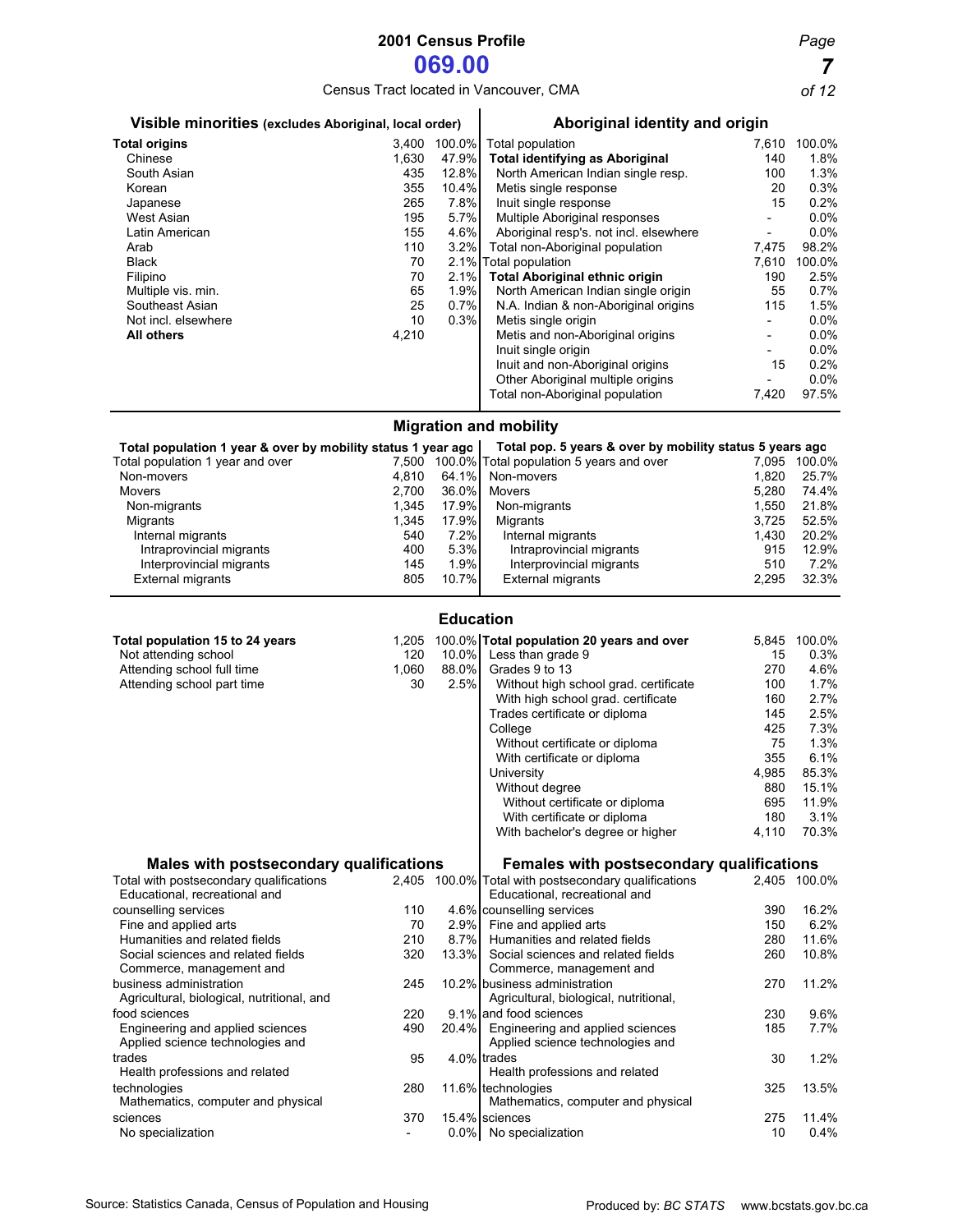Census Tract located in Vancouver, CMA *of 12*

| <b>Labour Force</b>                                                                                                                                                            |                                                                 |                                            |                                                               |                                            |                                                                |                                           |  |  |  |
|--------------------------------------------------------------------------------------------------------------------------------------------------------------------------------|-----------------------------------------------------------------|--------------------------------------------|---------------------------------------------------------------|--------------------------------------------|----------------------------------------------------------------|-------------------------------------------|--|--|--|
|                                                                                                                                                                                | <b>Total</b>                                                    |                                            | Male                                                          |                                            | Female                                                         |                                           |  |  |  |
| Total population 15 years and over<br>In the labour force<br>Employed<br>Unemployed<br>Not in the labour force<br>Participation rate<br>Employment rate<br>Unemployment rate   | 6,265<br>4,010<br>3,560<br>445<br>2,255<br>64.0<br>56.8<br>11.1 | 100.0%<br>64.0%<br>56.8%<br>7.1%<br>36.0%  | 3,115<br>2,180<br>1,910<br>265<br>930<br>70.0<br>61.3<br>12.2 | 100.0%<br>70.0%<br>61.3%<br>8.5%<br>29.9%  | 3,150<br>1,835<br>1,650<br>180<br>1,320<br>58.3<br>52.4<br>9.8 | 100.0%<br>58.3%<br>52.4%<br>5.7%<br>41.9% |  |  |  |
| <b>Population 15-24 years</b><br>In the labour force<br>Employed<br>Unemployed<br>Not in the labour force<br>Participation rate<br><b>Employment rate</b><br>Unemployment rate | 1,205<br>675<br>560<br>120<br>525<br>56.0<br>46.5<br>17.8       | 100.0%<br>56.0%<br>46.5%<br>10.0%<br>43.6% | 620<br>370<br>290<br>85<br>250<br>59.7<br>46.8<br>23.0        | 100.0%<br>59.7%<br>46.8%<br>13.7%<br>40.3% | 585<br>310<br>270<br>35<br>280<br>53.0<br>46.2<br>11.3         | 100.0%<br>53.0%<br>46.2%<br>6.0%<br>47.9% |  |  |  |
| Population 25 years and over<br>In the labour force<br>Employed<br>Unemployed<br>Not in the labour force<br>Participation rate<br><b>Employment rate</b><br>Unemployment rate  | 5,060<br>3,330<br>3,005<br>325<br>1,725<br>65.8<br>59.4<br>9.8  | 100.0%<br>65.8%<br>59.4%<br>6.4%<br>34.1%  | 2,490<br>1,810<br>1,625<br>185<br>680<br>72.7<br>65.3<br>10.2 | 100.0%<br>72.7%<br>65.3%<br>7.4%<br>27.3%  | 2,565<br>1.520<br>1,380<br>145<br>1,045<br>59.3<br>53.8<br>9.5 | 100.0%<br>59.3%<br>53.8%<br>5.7%<br>40.7% |  |  |  |

### **Total labour force 15 years and over by occupation - 2001 NOC (National Occupation Classification)**

|                                                    | <b>Total</b> |        | <b>Male</b>              |        | <b>Female</b> |        |  |
|----------------------------------------------------|--------------|--------|--------------------------|--------|---------------|--------|--|
| Total labour force 15 years and over               | 4,010        | 100.0% | 2,180                    | 100.0% | 1,830         | 100.0% |  |
| Occupation - Not applicable                        | 120          | 3.0%   | 65                       | 3.0%   | 55            | 3.0%   |  |
| All occupations                                    | 3,890        | 100.0% | 2,115                    | 100.0% | 1,780         | 100.0% |  |
| A Management occupations                           | 450          | 11.6%  | 305                      | 14.4%  | 145           | 8.1%   |  |
| A0 Senior management occupations                   | 100          | 2.6%   | 75                       | 3.5%   | 30            | 1.7%   |  |
| A1 Specialist managers                             | 110          | 2.8%   | 80                       | 3.8%   | 40            | 2.2%   |  |
| A2 Managers in retail trade, food and              |              |        |                          |        |               |        |  |
| accommodation services                             | 75           | 1.9%   | 50                       | 2.4%   | 25            | 1.4%   |  |
| A3 Other managers, n.e.c.                          | 160          | 4.1%   | 110                      | 5.2%   | 55            | 3.1%   |  |
| B Business, finance & administration occupations   | 545          | 14.0%  | 195                      | 9.2%   | 350           | 19.7%  |  |
| B0 Professional occupations in business & finance  | 85           | 2.2%   | 40                       | 1.9%   | 45            | 2.5%   |  |
| B1 Finance & insurance administration              |              |        |                          |        |               |        |  |
| occupations                                        | 15           | 0.4%   | 10                       | 0.5%   | 10            | 0.6%   |  |
| <b>B2</b> Secretaries                              | 75           | 1.9%   |                          | 0.0%   | 75            | 4.2%   |  |
| B3 Administrative & regulatory occupations         | 140          | 3.6%   | 60                       | 2.8%   | 80            | 4.5%   |  |
| <b>B4 Clerical supervisors</b>                     | 10           | 0.3%   | $\overline{\phantom{0}}$ | 0.0%   | 10            | 0.6%   |  |
| <b>B5 Clerical occupations</b>                     | 220          | 5.7%   | 95                       | 4.5%   | 125           | 7.0%   |  |
| C Natural & applied sciences & related occupations | 540          | 13.9%  | 400                      | 18.9%  | 140           | 7.9%   |  |
| C0 Professional occupations in natural and         |              |        |                          |        |               |        |  |
| applied sciences                                   | 410          | 10.5%  | 330                      | 15.6%  | 80            | 4.5%   |  |
| C1 Technical occupations related to natural and    |              |        |                          |        |               |        |  |
| applied sciences                                   | 135          | 3.5%   | 70                       | 3.3%   | 60            | 3.4%   |  |
| D Health occupations                               | 245          | 6.3%   | 105                      | 5.0%   | 140           | 7.9%   |  |
| D0 Professional occupations in health              | 140          | 3.6%   | 90                       | 4.3%   | 55            | 3.1%   |  |
| D1 Nurse supervisors & registered nurses           | 40           | 1.0%   | $\overline{\phantom{0}}$ | 0.0%   | 40            | 2.2%   |  |
| D2 Technical & related occupations in health       | 40           | 1.0%   | 15                       | 0.7%   | 20            | 1.1%   |  |
| D3 Assisting occupations in support of health      |              |        |                          |        |               |        |  |
| services                                           | 20           | 0.5%   | $\overline{\phantom{a}}$ | 0.0%   | 20            | 1.1%   |  |
| Continued on following page                        |              |        |                          |        |               |        |  |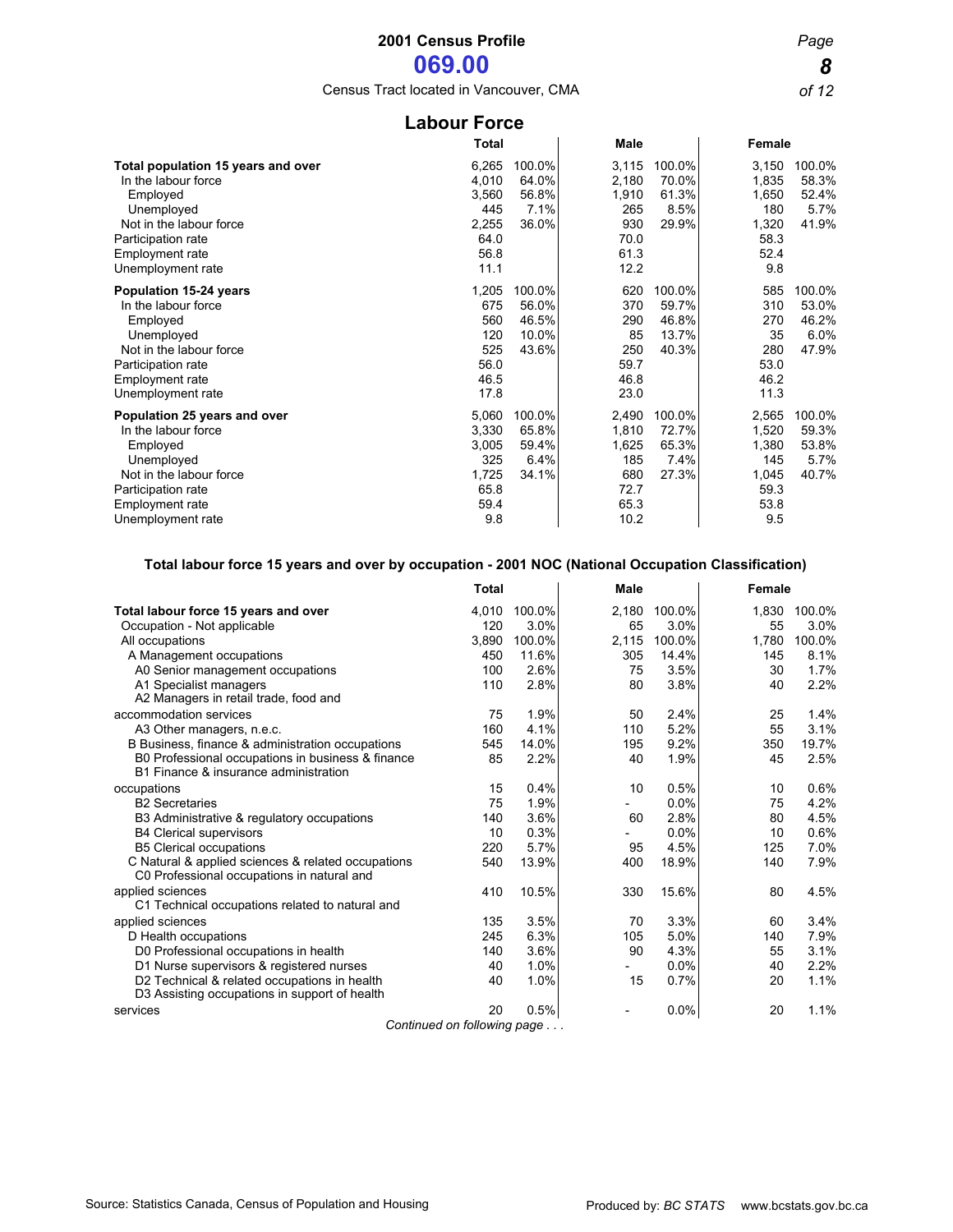### Census Tract located in Vancouver, CMA *of 12*

*Continued from previous page . . .*

| Total labour force 15 years and over by occupation - 2001 NOC (National Occupation Classification) |              |                |                             |                              |
|----------------------------------------------------------------------------------------------------|--------------|----------------|-----------------------------|------------------------------|
|                                                                                                    | Total        |                | Male                        | <b>Female</b>                |
| E Occupations in social science, education, gove                                                   | 1,265        |                | 695                         | 565                          |
| E0 Judges, lawyers, psychologists, social workers,                                                 |              |                |                             |                              |
| ministers of religion, & policy & program officers                                                 | 165          |                | 95                          | 70                           |
| E1 Teachers and professors                                                                         | 1,025        |                | 585                         | 440                          |
| E2 Paralegals, social services workers &                                                           |              |                |                             |                              |
| occupations in education & religion, n.e.c.                                                        | 75           |                | 15                          | 60                           |
| F Occupations in art, culture, recreation & sport                                                  | 220          |                | 110                         | 115                          |
| F0 Professional occupations in art & culture                                                       | 165          |                | 75                          | 90                           |
| F1 Technical occupations in art, culture, recreation                                               |              |                |                             |                              |
| & sport                                                                                            | 55           |                | 30                          | 25                           |
| G Sales and service occupations                                                                    | 480          |                | 200                         | 285                          |
| G0 Sales and service supervisors                                                                   | 25           |                | 10                          | 20                           |
| G1 Wholesale, technical, insurance, real estate                                                    |              |                |                             |                              |
| sales specialists, & retail, wholesale & grain buyers                                              | 45           |                | 35                          | 15                           |
| G2 Retail salespersons & sales clerks                                                              | 90           |                | 40                          | 55                           |
| G3 Cashiers                                                                                        | 20           |                | 10                          | 20                           |
| G4 Chefs and cooks                                                                                 | 30           |                | 15                          | 15                           |
| G5 Occupations in food & beverage service                                                          | 35           |                | 10                          | 25                           |
| G6 Occupations in protective services                                                              | 15           |                | 15                          | $\overline{\phantom{a}}$     |
| G7 Occupations in travel & accommodation,                                                          |              |                |                             |                              |
| including attendants in recreation & sport                                                         | 35           |                | 15                          | 25                           |
| G8 Child care & home support workers                                                               | 55           |                | 15                          | 40                           |
| G9 Sales & service occupations, n.e.c.<br>H Trades, transport & equipment operators &              | 130          |                | 45                          | 85                           |
| related occupations                                                                                | 75           |                | 75                          | 10                           |
| H0 Contractors & supervisors in trades &                                                           |              |                |                             |                              |
| transportation                                                                                     | 10           |                | 10                          |                              |
| <b>H1 Construction trades</b>                                                                      |              |                |                             |                              |
|                                                                                                    |              |                |                             |                              |
| H2 Stationary engineers, power station operators                                                   |              |                |                             |                              |
| & electrical trades & telecommunications occupations                                               | 10           |                | 10                          |                              |
| H3 Machinists, metal forming, shaping & erecting                                                   |              |                |                             |                              |
| occupations                                                                                        | 10           |                | 10                          |                              |
| H4 Mechanics                                                                                       | 10           |                | 10                          | 10                           |
| H5 Other trades, n.e.c.                                                                            | 10           |                | 10                          |                              |
| H6 Heavy equipment & crane operators, incl.                                                        |              |                |                             |                              |
| drillers                                                                                           |              |                |                             |                              |
| H7 Transportation equipment operators & related                                                    |              |                |                             |                              |
| workers, excl. labourers                                                                           | 10           |                |                             |                              |
| H8 Trades helpers, construction & transportation                                                   |              |                |                             |                              |
| labourers & related occupations                                                                    | 25           |                | 25                          |                              |
| I Occupations unique to primary industry                                                           | 20           |                | 10                          | 10                           |
| 10 Occupations unique to agriculture, excl.                                                        |              |                |                             |                              |
| labourers                                                                                          | 10           |                |                             |                              |
| 11 Occupations unique to forestry operations,                                                      |              |                |                             |                              |
| mining, oil & gas extraction & fishing, excl. labourers<br>12 Primary production labourers         | 15           |                |                             | 10                           |
| J Occupations unique to processing, manufacturing                                                  |              |                |                             |                              |
| & utilities                                                                                        | 40           |                | 25                          | 20                           |
| J0 Supervisors in manufacturing                                                                    |              |                |                             |                              |
| J1 Machine operators in manufacturing                                                              | 20           |                | 15                          | 10                           |
| J2 Assemblers in manufacturing                                                                     | 10           |                | 10                          | 10                           |
| J3 Labourers in processing, manufacturing &                                                        |              |                |                             |                              |
| utilities                                                                                          | 10           |                |                             |                              |
| Employed labour force 15 years and over by place of work status                                    |              |                |                             |                              |
|                                                                                                    | <b>Total</b> |                | Male                        | Female                       |
|                                                                                                    |              |                |                             |                              |
| Employed labour force 15 years and over                                                            | 3,560        | 100.0%         | 100.0%<br>1,915             | 1,650<br>100.0%              |
| Usual place of work                                                                                | 2,870        | 80.6%          | 81.5%<br>1,560              | 1,310<br>79.4%               |
| In CSD of residence                                                                                | 1,260        | 35.4%          | 735<br>38.4%                | 525<br>31.8%                 |
| In different CSD                                                                                   | 1,615        | 45.4%          | 825<br>43.1%                | 790<br>47.9%                 |
| In same CD                                                                                         | 1,580<br>390 | 44.4%<br>11.0% | 795<br>41.5%<br>180<br>9.4% | 785<br>47.6%<br>210<br>12.7% |
| At home                                                                                            |              |                |                             |                              |

 At home 390 11.0% 180 9.4% 210 12.7% Outside Canada 100 2.8% 65 3.4% 35 2.1% 100 3.8% 65 3.4% 35 2.1% 100 3.8% 65 3.4% 35 2.1%

No fixed workplace address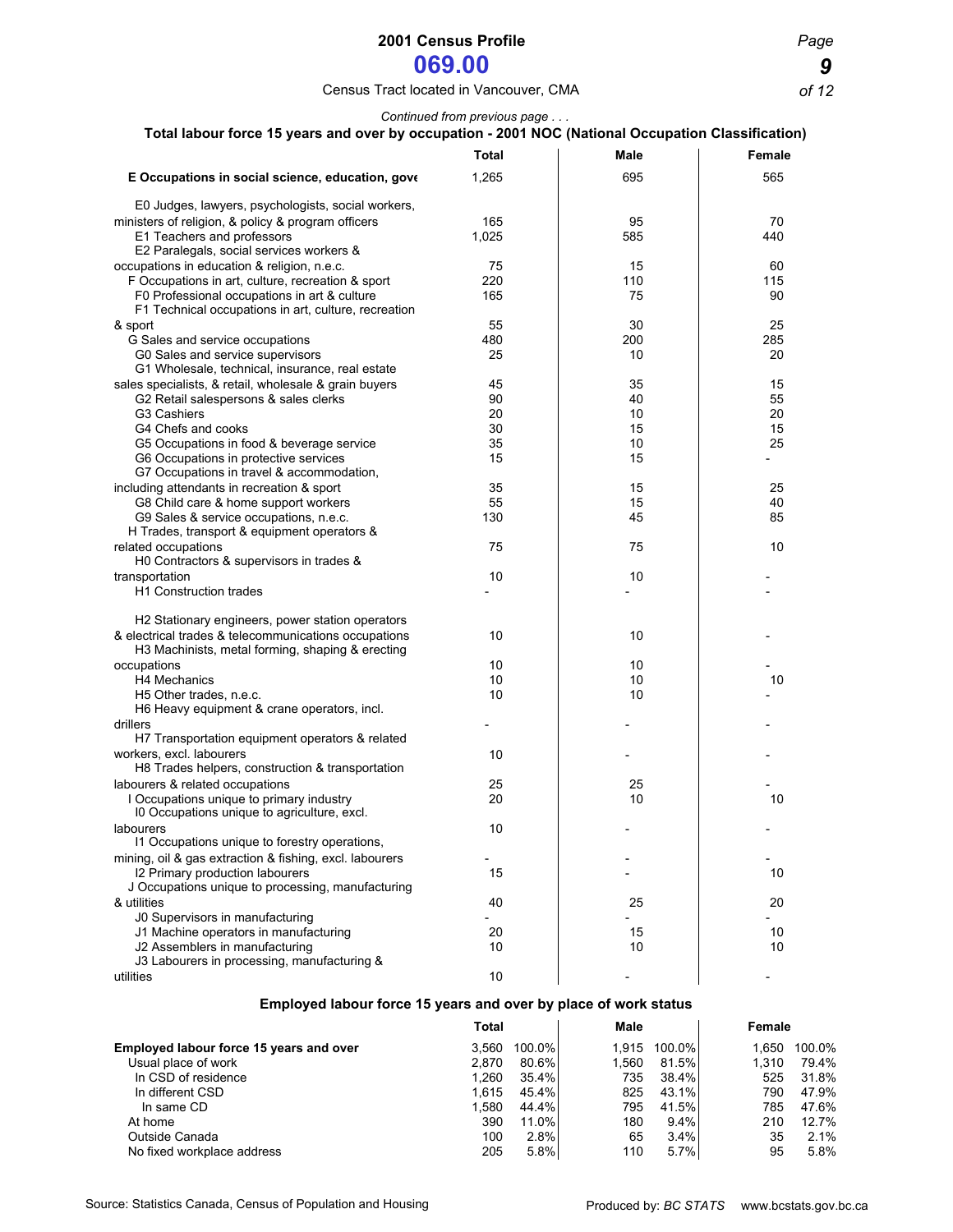Census Tract located in Vancouver, CMA *of 12*

#### **Labour force 15 years and over by industry - NAICS 1997**

|                                                                                            | Total |        | Male  |        | Female                   |        |
|--------------------------------------------------------------------------------------------|-------|--------|-------|--------|--------------------------|--------|
| Labour force 15 years and over                                                             | 4,010 | 100.0% | 2,180 | 100.0% | 1,830                    | 100.0% |
| Industry - Not applicable                                                                  | 125   | 3.1%   | 65    | 3.0%   | 55                       | 3.0%   |
| All industries                                                                             | 3,885 | 100.0% | 2,115 | 100.0% | 1,775                    | 100.0% |
| 11 Agriculture, forestry, fishing and hunting                                              |       | 0.0%   | 10    | 0.5%   |                          | 0.0%   |
| 21 Mining and oil and gas extraction                                                       | 30    | 0.8%   | 25    | 1.2%   |                          | 0.0%   |
| 22 Utilities                                                                               | 10    | 0.3%   | 10    | 0.5%   | 10                       | 0.6%   |
| 23 Construction                                                                            | 45    | 1.2%   | 45    | 2.1%   | $\overline{\phantom{0}}$ | 0.0%   |
| 31-33 Manufacturing                                                                        | 155   | 4.0%   | 100   | 4.7%   | 50                       | 2.8%   |
| 41 Wholesale trade                                                                         | 85    | 2.2%   | 80    | 3.8%   | -                        | 0.0%   |
| 44-45 Retail trade                                                                         | 190   | 4.9%   | 90    | 4.3%   | 105                      | 5.9%   |
| 48-49 Transportation and warehousing                                                       | 45    | 1.2%   | 25    | 1.2%   | 20                       | 1.1%   |
| 51 Information and cultural industries                                                     | 190   | 4.9%   | 130   | 6.1%   | 60                       | 3.4%   |
| 52 Finance and insurance                                                                   | 95    | 2.4%   | 40    | 1.9%   | 50                       | 2.8%   |
| 53 Real estate and rental and leasing                                                      | 125   | 3.2%   | 70    | 3.3%   | 55                       | 3.1%   |
| 54 Professional, scientific and technical services                                         | 495   | 12.7%  | 330   | 15.6%  | 165                      | 9.3%   |
| 55 Management of companies and enterprises<br>56 Administrative & support, waste mng'mnt & |       | 0.0%   |       | 0.0%   | $\overline{\phantom{0}}$ | 0.0%   |
| remediation services                                                                       | 70    | 1.8%   | 35    | 1.7%   | 30                       | 1.7%   |
| 61 Educational services                                                                    | 1,485 | 38.2%  | 770   | 36.4%  | 720                      | 40.6%  |
| 62 Health care and social assistance                                                       | 375   | 9.7%   | 135   | 6.4%   | 240                      | 13.5%  |
| 71 Arts, entertainment and recreation                                                      | 55    | 1.4%   | 30    | 1.4%   | 20                       | 1.1%   |
| 72 Accommodation and food services                                                         | 200   | 5.1%   | 95    | 4.5%   | 100                      | 5.6%   |
| 81 Other services (except public administration)                                           | 140   | 3.6%   | 55    | 2.6%   | 90                       | 5.1%   |
| 91 Public administration                                                                   | 95    | 2.4%   | 55    | 2.6%   | 40                       | 2.3%   |

#### **Employed labour force 15 years and over by mode of transportation**

| <b>Total</b>                                     |             | Male                     |         | Female |        |
|--------------------------------------------------|-------------|--------------------------|---------|--------|--------|
| Employed labour force 15 years and over<br>3.070 | 100.0%      | 1.670                    | 100.0%  | 1,405  | 100.0% |
| 1.275<br>Car, truck, van, as driver              | 41.5%       | 725                      | 43.4%   | 550    | 39.1%  |
| Car, truck, van, as passenger                    | 4.6%<br>140 | 35                       | 2.1%    | 105    | 7.5%   |
| Public transit<br>325                            | 10.6%       | 130                      | 7.8%    | 195    | 13.9%  |
| Walked<br>890                                    | 29.0%       | 485                      | 29.0%   | 405    | 28.8%  |
| <b>Bicycle</b><br>375                            | 12.2%       | 265                      | 15.9%l  | 110    | 7.8%   |
| Motorcycle                                       | 0.7%<br>20  | 10                       | $0.6\%$ | 10     | 0.7%   |
| Taxicab                                          | 20<br>0.7%  | $\overline{\phantom{0}}$ | $0.0\%$ | 20     | 1.4%   |
| Other method                                     | 1.5%<br>45  | 25                       | 1.5%    | 20     | 1.4%   |

#### **Total labour force 15 years and over by class of worker**

|                                      | <b>Total</b>             |         | Male  |          | <b>Female</b> |        |
|--------------------------------------|--------------------------|---------|-------|----------|---------------|--------|
| Total labour force 15 years and over | 4.010                    | 100.0%  | 2,180 | 100.0%   | 1,830         | 100.0% |
| Class of worker - Not applicable     | 120                      | 3.0%    | 65    | 3.0%     | 55            | 3.0%   |
| All classes of worker                | 3.890                    | 97.0%I  | 2.115 | $97.0\%$ | 1.775         | 97.0%  |
| Paid workers                         | 3.640                    | 90.8%   | 1.960 | 89.9%    | 1,680         | 91.8%  |
| Employees                            | 3.445                    | 85.9%   | 1,840 | 84.4%    | 1,605         | 87.7%  |
| Self-employed (incorporated)         | 190                      | 4.7%    | 115   | 5.3%     | 75            | 4.1%   |
| Without paid help                    | 60                       | 1.5%    | 35    | 1.6%     | 25            | 1.4%   |
| With paid help                       | 135                      | 3.4%    | 85    | 3.9%     | 50            | 2.7%   |
| Self-employed (unincorporated)       | 245                      | 6.1%    | 155   | 7.1%     | 95            | 5.2%   |
| Without paid help                    | 145                      | 3.6%    | 85    | 3.9%     | 65            | 3.6%   |
| With paid help                       | 100                      | 2.5%    | 70    | 3.2%     | 30            | 1.6%   |
| Unpaid family workers                | $\overline{\phantom{0}}$ | $0.0\%$ |       | $0.0\%$  |               | 0.0%   |

### **Total population 15+ with employment income by sex and work activity**

|                                                | Total  |          | Male   |              | Female |        |
|------------------------------------------------|--------|----------|--------|--------------|--------|--------|
| Population 15+ with employment income          | 4.280  | 100.0%   |        | 2.345 100.0% | 1.930  | 100.0% |
| Average employment income \$                   | 35.379 |          | 44.041 |              | 24.862 |        |
| Standard error of average employment income \$ | 1.381  |          | 2.213  |              | 1.004  |        |
| Worked full year, full time                    | 1.550  | $36.2\%$ | 960    | 40.9%        | 585    | 30.3%  |
| Average employment income \$                   | 63.439 |          | 73.398 |              | 47.137 |        |
| Standard error of average employment income \$ | 3.452  |          | 5.182  |              | 2.310  |        |
| Worked part year or part time                  | 2.545  | 59.5%l   | 1.285  | 54.8%        | 1.260  | 65.3%  |
| Average employment income \$                   | 20.099 |          | 24.464 |              | 15.651 |        |
| Standard error of average employment income \$ | 1.138  |          | 1.897  |              | 851    |        |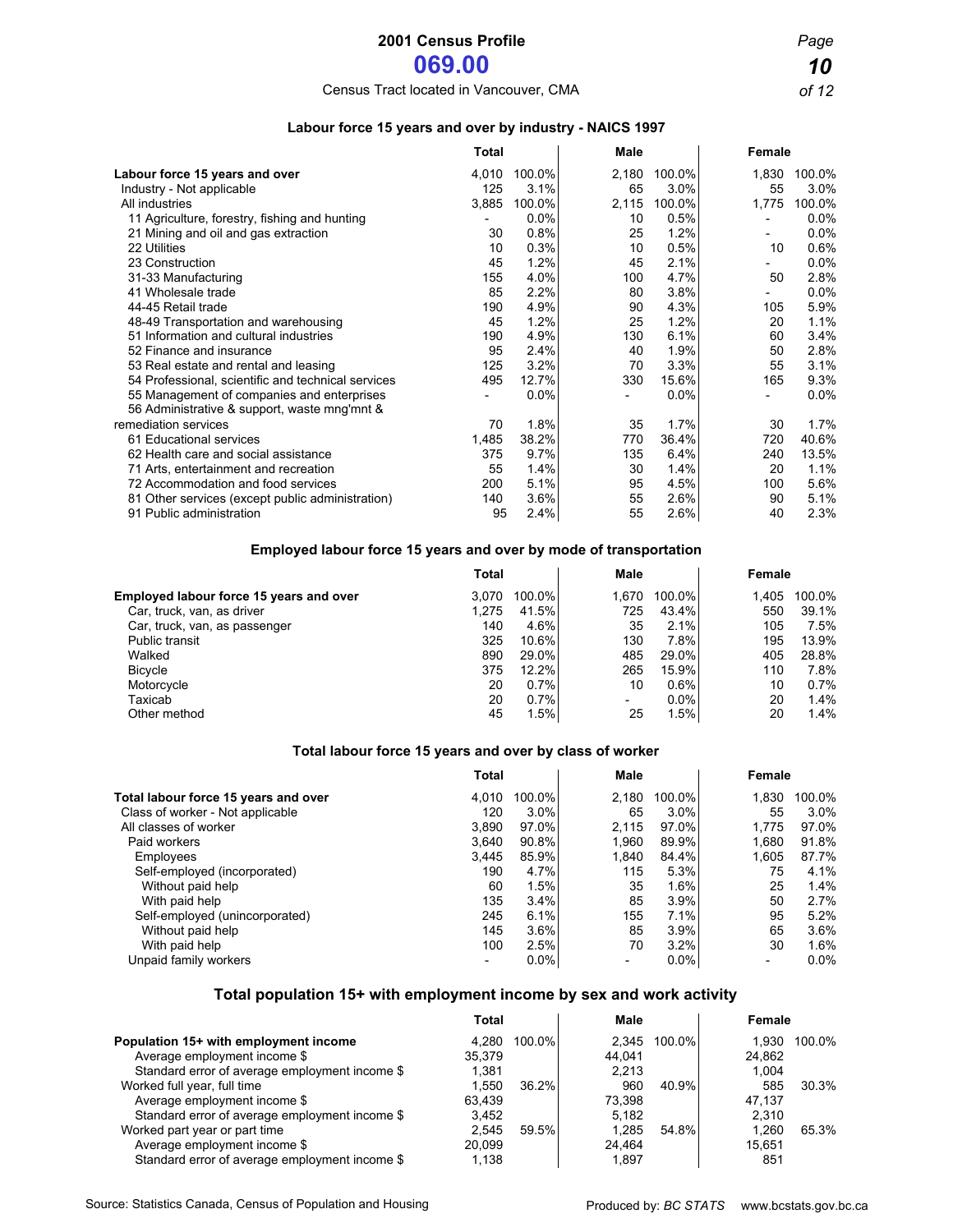# **2001 Census Profile** *Page*

**069.00** *11*

Census Tract located in Vancouver, CMA *of 12*

### **Composition of total income in 2000 (%)**

| Total - Composition of total income in 2000 % | 100.0 |
|-----------------------------------------------|-------|
| Employment income %                           | 70.6  |
| Government transfer payments %                | 5.5   |
| Other %                                       | 23.8  |

### **Total income in 2000 of population 15 and over**

|                                                                       | Total                       |               | Male                           |               | Female                    |               |
|-----------------------------------------------------------------------|-----------------------------|---------------|--------------------------------|---------------|---------------------------|---------------|
| Population 15 years and over                                          | 6,265                       | 10.3%         | 3,110                          | 5.0%          | 3,155                     |               |
| Without income<br>With income                                         | 455                         | 0.7%          | 160                            | 0.3%          | 300<br>2,855              |               |
| Under \$1,000                                                         | 5,810<br>450                |               | 2,950<br>175                   |               | 275                       |               |
| $$1,000 - $2,999$                                                     | 365                         |               | 165                            |               | 200                       |               |
| $$3,000 - $4,999$                                                     | 320                         |               | 185                            |               | 135                       |               |
| $$5,000 - $6,999$                                                     | 320                         |               | 120                            |               | 200                       |               |
| $$7,000 - $9,999$<br>\$10,000 - \$11,999                              | 325<br>235                  |               | 165<br>85                      |               | 160<br>150                |               |
| $$12,000 - $14,999$                                                   | 270                         |               | 80                             |               | 180                       |               |
| \$15,000 - \$19,999                                                   | 535                         |               | 300                            |               | 235                       |               |
| \$20,000 - \$24,999                                                   | 425                         |               | 235                            |               | 190                       |               |
| \$25,000 - \$29,999<br>\$30,000 - \$34,999                            | 345<br>360                  |               | 150<br>120                     |               | 190<br>235                |               |
| \$35,000 - \$39,999                                                   | 230                         |               | 130                            |               | 100                       |               |
| \$40,000 - \$44,999                                                   | 175                         |               | 85                             |               | 95                        |               |
| \$45,000 - \$49,999                                                   | 215                         |               | 150                            |               | 60                        |               |
| \$50,000 - \$59,999                                                   | 270                         |               | 150                            |               | 125                       |               |
| \$60,000 and over<br>Average income \$                                | 975<br>36,871               |               | 655<br>46,539                  |               | 325<br>26,884             |               |
| Median income \$                                                      | 20,399                      |               | 24,206                         |               | 17,513                    |               |
| Standard error of average income \$                                   | 1,191                       |               | 1,996                          |               | 963                       |               |
|                                                                       | <b>Census family income</b> |               |                                |               |                           |               |
|                                                                       | <b>All families</b>         |               | <b>Couple families</b>         |               |                           |               |
| <b>Census families</b>                                                |                             | 1,815 100.0%  |                                | 1,570 100.0%  |                           |               |
| Under \$10,000                                                        | 180<br>120                  | 9.9%<br>6.6%  | 145<br>90                      | 9.2%<br>5.7%  |                           |               |
| $$10,000 - $19,999$<br>20,000 - \$29,999<br>\$                        | 150                         | 8.3%          | 135                            | 8.6%          |                           |               |
| \$30,000 - \$39,999                                                   | 180                         | 9.9%          | 145                            | 9.2%          |                           |               |
| \$40,000 - \$49,999                                                   | 140                         | 7.7%          | 120                            | 7.6%          |                           |               |
| $$50,000 - $59,999$                                                   | 125                         | 6.9%          | 120                            | 7.6%          |                           |               |
| \$60,000 - \$69,999<br>$$70,000 - $79,999$                            | 165<br>100                  | 9.1%<br>5.5%  | 145<br>70                      | 9.2%<br>4.5%  |                           |               |
| \$80,000 - \$89,999                                                   | 105                         | 5.8%          | 95                             | 6.1%          |                           |               |
| $$90,000 - $99,999$                                                   | 85                          | 4.7%          | 65                             | 4.1%          |                           |               |
| \$100,000 and over                                                    | 465                         | 25.6%         | 430                            | 27.4%         |                           |               |
| Average family income \$                                              | 85,756                      |               | 90,263                         |               |                           |               |
| Median family income \$<br>Standard error of average family income \$ | 60,755<br>5,249             |               | 62,319<br>5,976                |               |                           |               |
|                                                                       |                             |               |                                |               |                           |               |
|                                                                       | All families                | 1,815 100.0%  | Male lone-parent<br>30         | 1.7%          | Female lone-parent<br>215 | 11.8%         |
|                                                                       |                             |               |                                |               |                           |               |
| <b>Census families</b><br>Average family income \$                    | 85,756                      |               | 89,473                         |               | 52,732                    |               |
| Median family income \$                                               | 60,755                      |               | 66,221                         |               | 33,411                    |               |
| Standard error of average family income \$                            | 5,249                       |               | 16,703                         |               | 6,661                     |               |
|                                                                       | <b>Couple families</b>      |               | <b>Married couple families</b> |               | <b>Common-law couples</b> |               |
| <b>Census families</b>                                                | 1,570                       | 86.5%         | 1,460                          | 80.4%         | 110                       | 6.1%          |
| Average family income \$<br>Median family income \$                   | 90,263<br>62,319            |               | 92,303<br>62,483               |               | 63,598<br>57,833          |               |
| Standard error of average family income \$                            | 5,976                       |               | 6,411                          |               | 7,015                     |               |
| Income in 2000 of non-family persons age 15 years and over            |                             |               |                                |               |                           |               |
|                                                                       | Total                       |               | Male                           |               | Female                    |               |
| Non-family persons 15+ years                                          | 1,175                       | 100.0%        | 500                            | 100.0%        |                           | 675 100.0%    |
| <b>Under \$1,000</b><br>$$1,000 - $2,999$                             | 125<br>40                   | 10.6%<br>3.4% | 60<br>10                       | 12.0%<br>2.0% | 70<br>25                  | 10.4%<br>3.7% |
| $$3,000 - $4,999$                                                     | 55                          | 4.7%          | 25                             | 5.0%          | 30                        | 4.4%          |
| $$5,000 - $6,999$                                                     | 65                          | 5.5%          | 35                             | 7.0%          | 30                        | 4.4%          |
| $$7,000 - $9,999$                                                     | 55                          | 4.7%          | 35                             | 7.0%          | 15                        | 2.2%          |
| \$10,000 - \$11,999<br>\$12,000 - \$14,999                            | 70<br>70                    | 6.0%<br>6.0%  | 20<br>10                       | 4.0%<br>2.0%  | 45<br>60                  | 6.7%<br>8.9%  |
| \$15,000 - \$19,999                                                   | 80                          | 6.8%          | 35                             | 7.0%          | 40                        | 5.9%          |
| $$20,000 - $24,999$                                                   | 65                          | 5.5%          | 40                             | 8.0%          | 30                        | 4.4%          |
| \$25,000 - \$29,999                                                   | 75                          | 6.4%          | 35                             | 7.0%          | 45                        | 6.7%          |
| \$30,000 - \$34,999<br>\$35,000 - \$39,999                            | 60<br>80                    | 5.1%<br>6.8%  | 15<br>40                       | 3.0%<br>8.0%  | 50<br>40                  | 7.4%<br>5.9%  |
| \$40,000 - \$44,999                                                   | 25                          | 2.1%          | 10                             | 2.0%          | 15                        | 2.2%          |
| \$45,000 - \$49,999                                                   | 55                          | 4.7%          | 30                             | 6.0%          | 25                        | 3.7%          |
| \$50,000 - \$59,999                                                   | 30                          | 2.6%          | 10                             | 2.0%          | 25                        | 3.7%          |
| \$60,000 and over                                                     | 220                         | 18.7%         | 95                             | 19.0%         | 125                       | 18.5%         |
| Average income \$<br>Median income \$                                 | 35,833<br>21,522            |               | 43,003<br>23,428               |               | 30,510<br>21,515          |               |